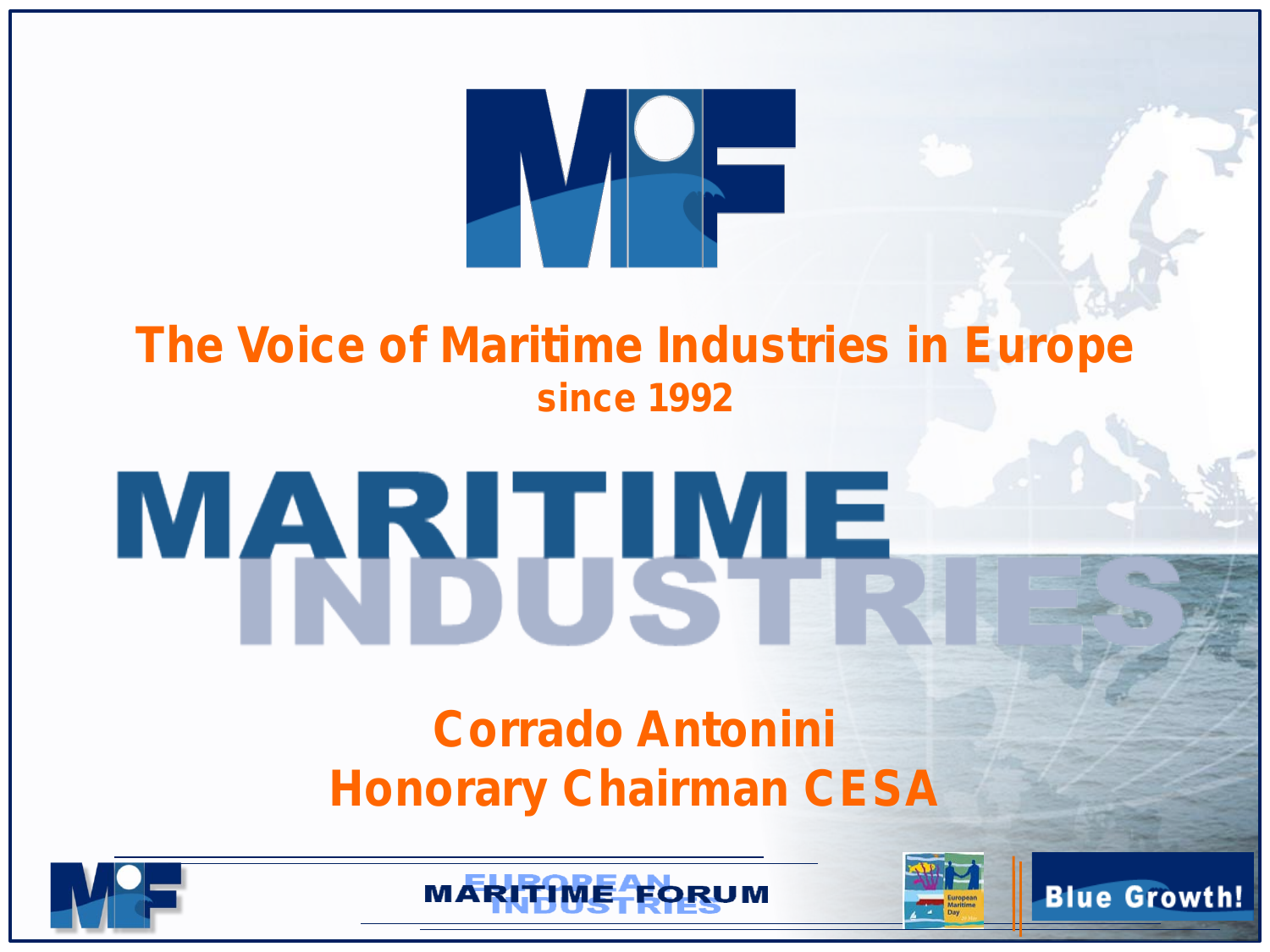- MIF stands for strategies to turn the environmental challenge into business opportunities
- MIF industries invest in hi-tech marine innovation, green technologies and advanced service solutions to address the demand for more environmental friendly products
- MIF industries maintain and enhance the global leading position of European shipping as well as consolidate the position of shipping as the most energy efficient mode transport





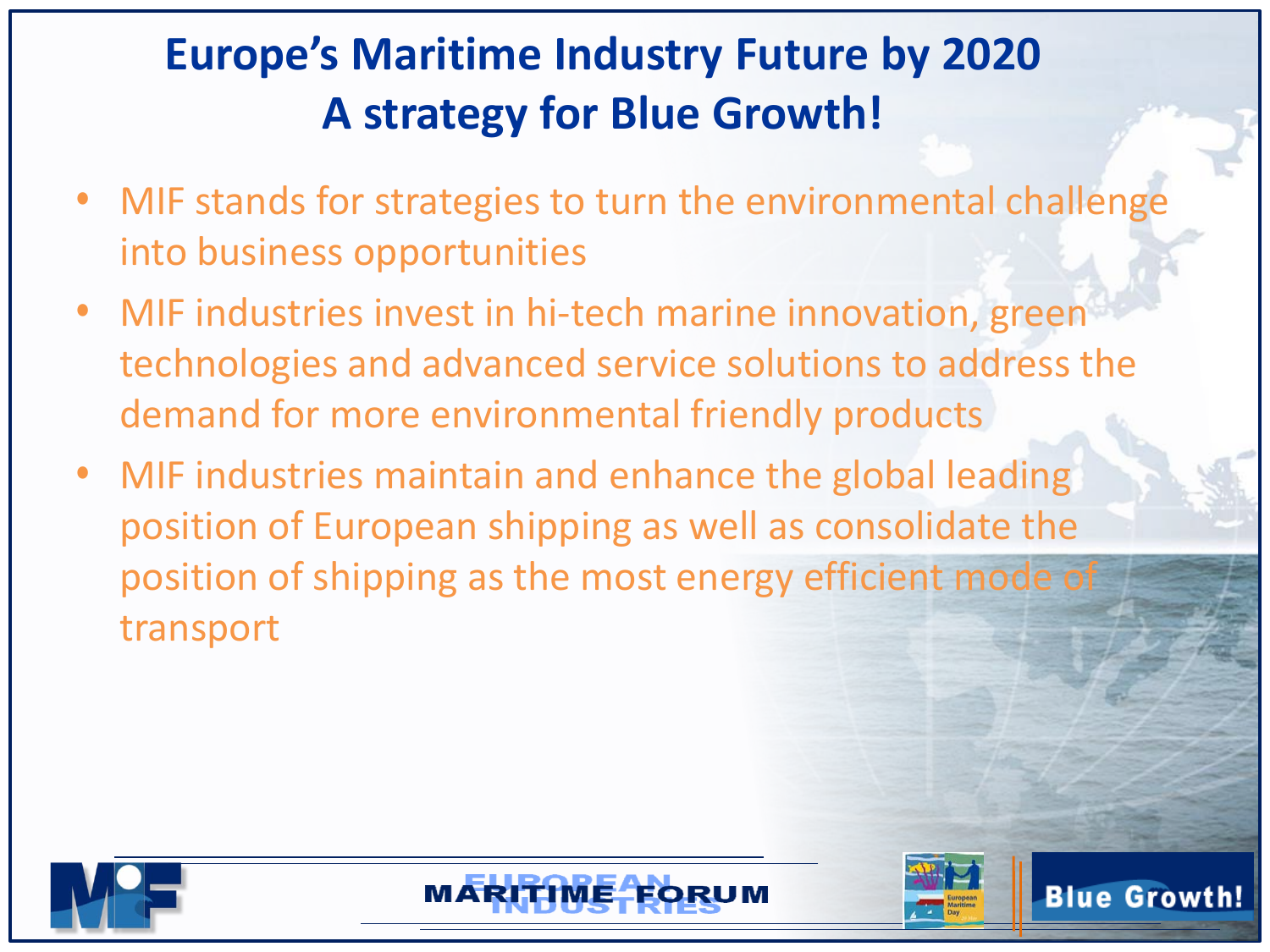- MIF industries design new ship types for new markets (arctic voyages, offshore services)
- MIF industries invent renewable ocean energy technologies contributing to a reduction of emissions
- MIF industries present coastal protection technologies in order to address rising sea levels
- MIF industries undertake campaigns to attract the best young people into maritime professions and identifies opportunities for mobility between sea- and shore based job profiles.





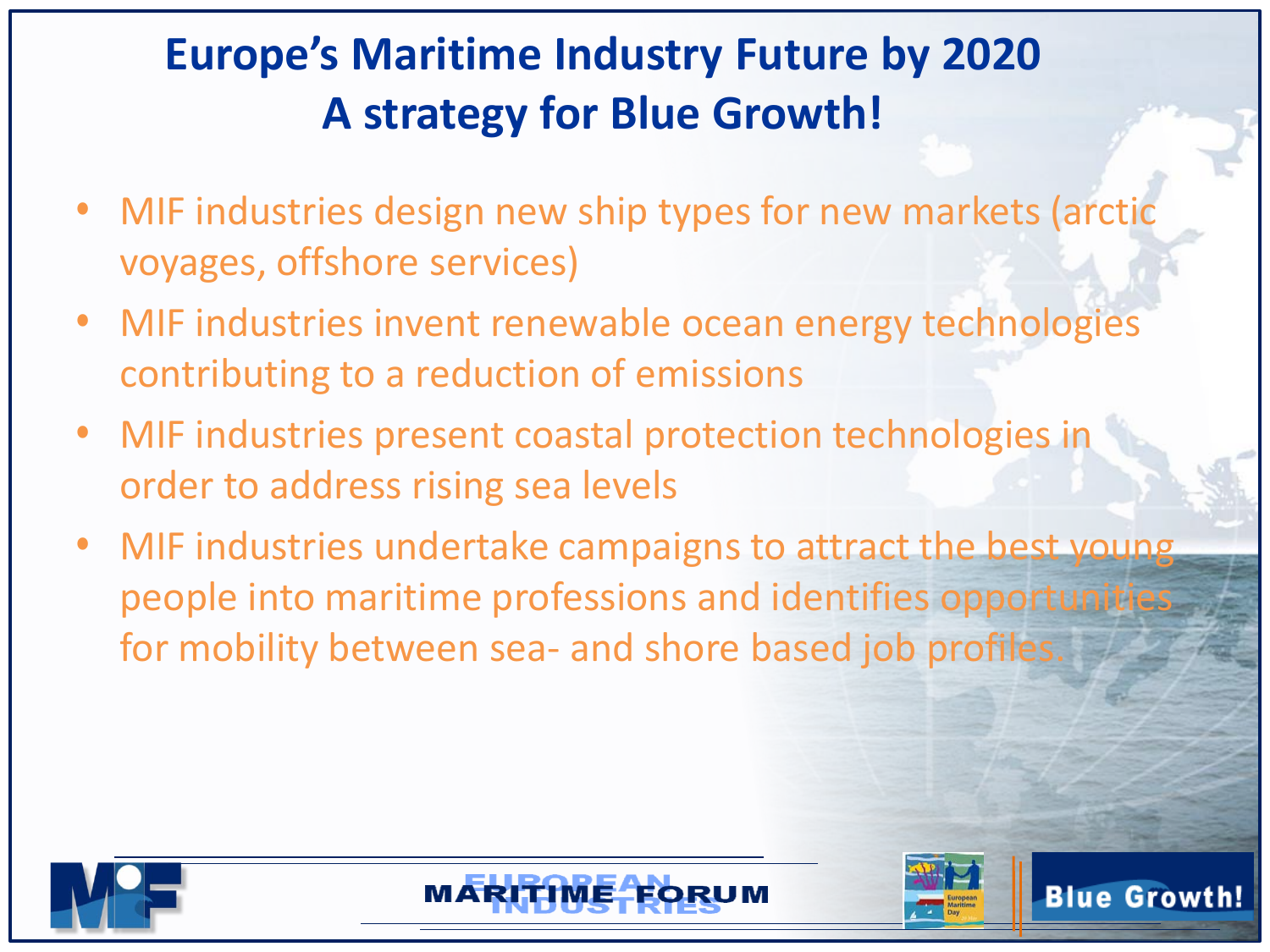- MIF industries manage the current financial, economic and environmental challenges, but need appropriate regulatory framework
- MIF industries considers protectionist policies should be countered and ask for the creation of a global level playing field
- MIF industries require continuous commitment to safeguard the European technological excellence and to protect European know how
- MIF requires to ensure rules on safety and environmental protection to be applied properly